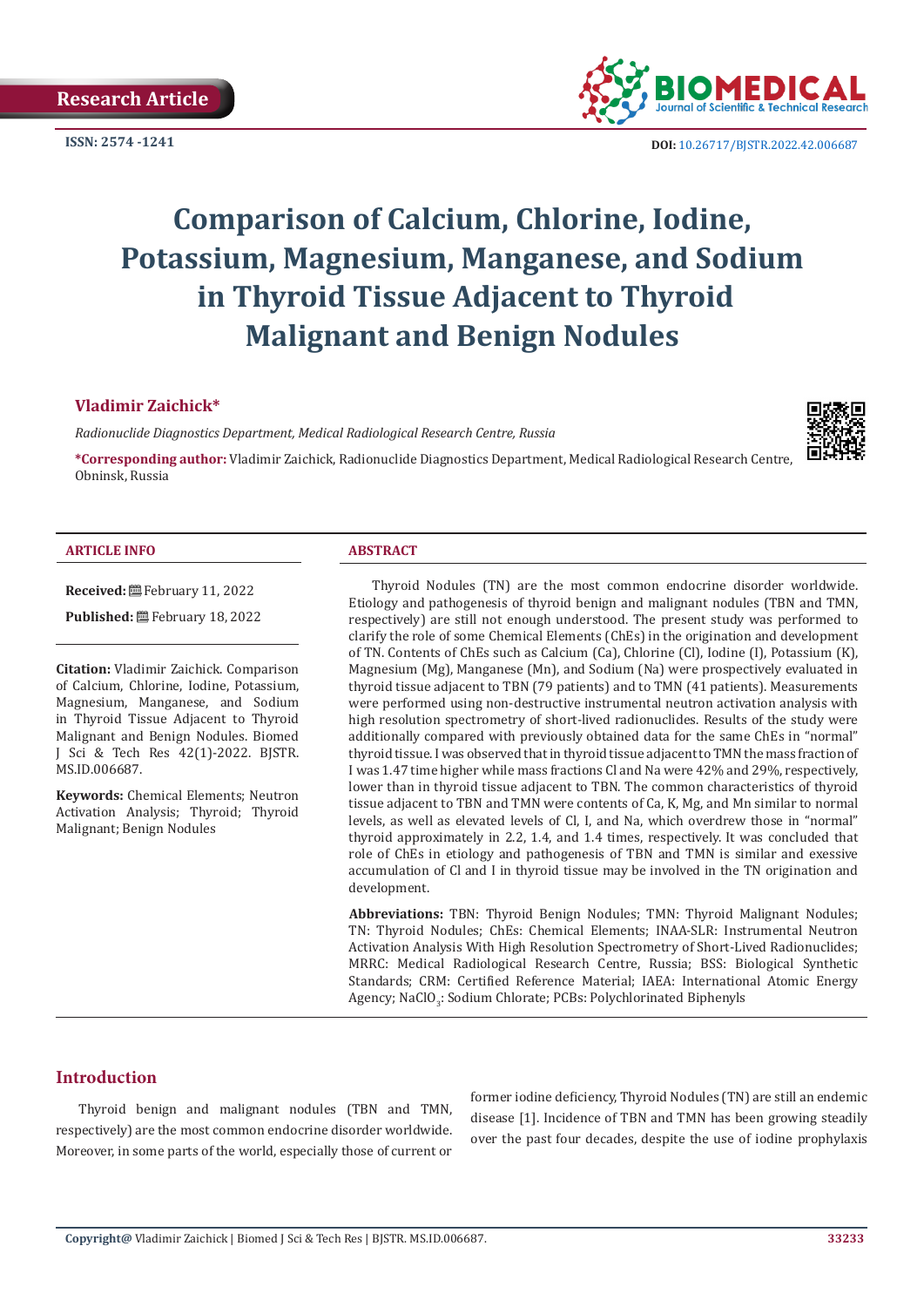in many countries [2]. Some factors causing this higher incidence of TN were described in literature [3] and analysis of these data shown intriguing links between the etiologies of TBN and TMN [2,3]. In other words, the factors contributing to increases in the incidence of TBN are the same as those contributing to increases in TMN. However, the current state of knowledge regarding TN demonstrates that the etiology and pathogenesis of TBN and TMN are still not enough understood, because there are many not adequately explored chemicals, which induced thyroid hormone perturbations leading to these diseases. For over 20th century, there was the dominant opinion that TN is the simple consequence of iodine deficiency [4].

However, it was found that TN is a frequent disease even in those countries and regions where the population is never exposed to iodine shortage. Moreover, it was shown that iodine excess has severe consequences on human health and associated with the presence of TN [5-8]. It was also demonstrated that besides the iodine deficiency and excess many other dietary, environmental, and occupational factors are associated with the TN incidence [3,9- 11]. Among these factors a disturbance of evolutionary stable input of many chemical elements (ChEs) in human body after industrial revolution plays a significant role in etiology of TN [12]. Besides iodine, many other ChEs have also essential physiological functions [13]. Essential or toxic (goitrogenic, mutagenic, carcinogenic) properties of ChEs depend on tissue-specific need or tolerance, respectively [13]. Excessive accumulation or an imbalance of the ChEs may disturb the cell functions and may result in cellular proliferation, degeneration, death, benign or malignant transformation [13-15]. In our previous studies the complex of *in vivo* and *in vitro* nuclear analytical and related methods was developed and used for the investigation of iodine and other ChEs contents in the normal and pathological thyroid [16-22]. Iodine level in the normal thyroid was investigated in relation to age, gender and some non-thyroidal diseases [23,24].

After that, variations of many ChEs content with age in the thyroid of males and females were studied and age- and genderdependence of some ChEs was observed [25-41]. Furthermore, a significant difference between some ChEs contents in colloid goiter, thyroiditis, thyroid adenoma and cancer in comparison with normal thyroid was demonstrated [42-47]. The present study was performed to clarify the role of some ChEs in the etiology of TBN and TMN. Having this in mind, the aim of this exploratory study was to examine differences in the content of Calcium (Ca), Chlorine (Cl), Iodine (I), Potassium (K), Magnesium (Mg), Manganese (Mn), and Sodium (Na) in thyroid tissue adjacent to TN using a nondestructive instrumental neutron activation analysis with high resolution spectrometry of short-lived radionuclides (INAA-SLR), and to compare the levels of these ChEs in two groups of samples

(tissue adjacent to TBN and TMN, respectively). Moreover, for understanding a possible role of ChEs in etiology and pathogenesis of TN results of the study were compared with previously obtained data for the same ChEs in "normal" thyroid tissue [42-47].

# **Material and Methods**

All patients suffered from TBN (n=79, mean age M±SD was 44±11 years, range 22-64) and from TMN (n=41, mean age M±SD was 46±15 years, range 16-75) were hospitalized in the Head and Neck Department of the Medical Radiological Research Centre (MRRC), Obninsk. Thick-needle puncture biopsy of suspicious nodules of the thyroid was performed for every patient, to permit morphological study of thyroid tissue at these sites and to estimate their trace element contents. In all cases the diagnosis has been confirmed by clinical and morphological results obtained during studies of biopsy and resected materials. Histological conclusions for benign nodules were: 46 colloid goiter, 19 thyroid adenoma, 8 Hashimoto's thyroiditis, and 6 Riedel's Struma, whereas for thyroid malignant tumors were: 25 papillary adenocarcinomas, 8 follicular adenocarcinomas, 7 solid carcinomas, and 1 reticulosarcoma. Samples of visually intact thyroid tissue adjacent to TBN and TMN were taken from resected materials.

"Normal" thyroids for the control group samples were removed at necropsy from 105 deceased (mean age 44±21 years, range 2-87), who had died suddenly. The majority of deaths were due to trauma. A histological examination in the control group was used to control the age norm conformity, as well as to confirm the absence of micro-nodules and latent cancer. All studies were approved by the Ethical Committees of MRRC. All the procedures performed in studies involving human participants were in accordance with the ethical standards of the institutional and/or national research committee and with the 1964 Helsinki declaration and its later amendments, or with comparable ethical standards. Informed consent was obtained from all individual participants included in the study. All tissue samples obtained from tumors and visually intact tissue adjacent to tumors were divided into two portions using a titanium scalpel to prevent contamination by ChEs of stainless steel [48]. One was used for morphological study while the other was intended for ChEs analysis. After the samples intended for ChEs analysis were weighed, they were freeze-dried and homogenized [49]. The pounded samples weighing about 10 mg (for biopsy) and 100 mg (for resected materials) were used for ChEs measurement by INAA-SLR.

To determine contents of the ChE by comparison with a known standard, Biological Synthetic Standards (BSS) prepared from phenol-formaldehyde resins were used [50]. In addition to BSS, aliquots of commercial, chemically pure compounds were also used as standards. Ten sub-samples of Certified Reference Material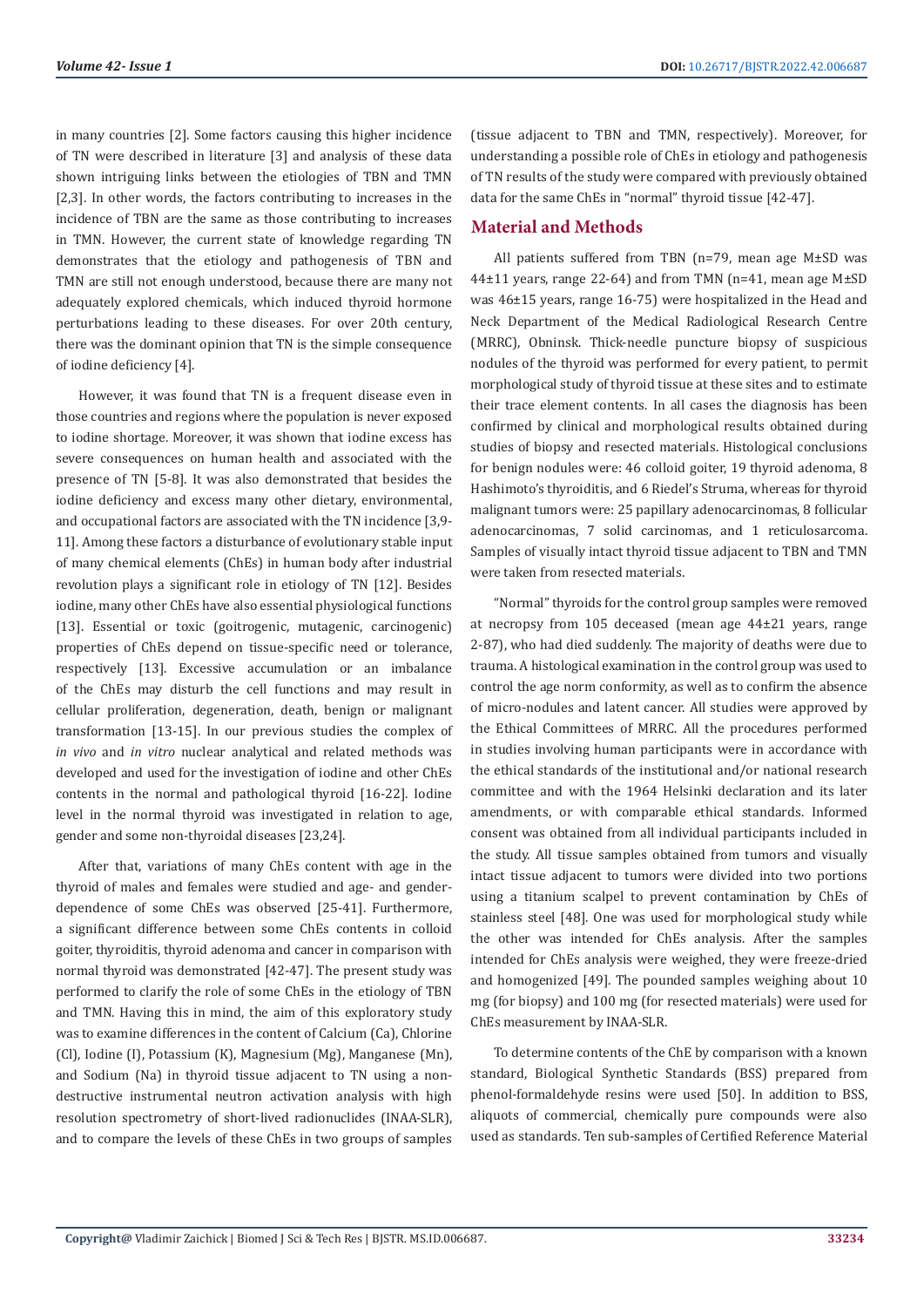(CRM) of the International Atomic Energy Agency (IAEA) IAEA H-4 (animal muscle) weighing about 100 mg were treated and analyzed in the same conditions as thyroid samples to estimate the precision and accuracy of results. The content of Ca, Cl, I, K, Mg, Mn, and Na were determined by INAA-SLR using a horizontal channel equipped with the pneumatic rabbit system of the WWR-c research nuclear reactor (Branch of Karpov Institute, Obninsk). Details of used nuclear reactions, radionuclides, gamma-energies, spectrometric unit, sample preparation, and the quality control of results were presented in our earlier publications concerning the INAA-SLR of ChEs contents in human thyroid [27,28], scalp hair [51], and prostate [52,53].

A dedicated computer program for INAA-SLR mode optimization was used [54]. All samples for ChEs analysis were prepared in duplicate, and mean values of ChEs contents were used in final calculation. Using Microsoft Office Excel software, a summary of the statistics, including, arithmetic mean, standard deviation of mean, standard error of mean, minimum and maximum values, median, percentiles with 0.025 and 0.975 levels was calculated for ChEs contents in two groups of tissue adjacent to TBN and TMN. Data for "normal" thyroid were taken from our previous publications [42- 47]. The difference in the results between two groups of samples

"adjacent to TBN" and "adjacent to TMN", as well as between "normal" and "adjacent to TBN and TMN combined" was evaluated by the parametric Student's t-test and non-parametric Wilcoxon-Mann-Whitney U-test.

# **Results**

Table 1 presents certain statistical parameters (arithmetic mean, standard deviation, standard error of mean, minimal and maximal values, median, percentiles with 0.025 and 0.975 levels) of the Ca, Cl, I, K, Mg, Mn, and Na mass fraction in thyroid intact tissue samples of two groups "adjacent to TBN" and "adjacent to TMN". The ratios of means and the comparison of mean values of Ca, Cl, I, K, Mg, Mn, and Na mass fractions in pair of sample groups such as "adjacent to TBN" and "adjacent to TMN" is presented in Table 2. Table 3 depicts certain statistical parameters (arithmetic mean, standard deviation, standard error of mean, minimal and maximal values, median, percentiles with 0.025 and 0.975 levels) of the Ca, Cl, I, K, Mg, Mn, and Na mass fraction in thyroid tissue adjacent "TTA" to TN (two groups "adjacent to TBN" and "adjacent to TMN" combined). The ratios of means and the comparison of mean values of Ca, Cl, I, K, Mg, Mn, and Na mass fractions in pair of sample groups such as normal thyroid tissue "NT" and "TTA" is presented in Table 4.

**Table 1:** Some statistical parameters of Ca, Cl, I, K, Mg, Mn, and Na mass fraction (mg/kg, dry mass basis) in thyroid tissue adjacent to thyroid benign (TATBN) and malignant (TATMN) nodules.

| <b>Tissue</b> | <b>Element</b> | Mean  | <b>SD</b> | <b>SEM</b> | Min   | <b>Max</b> | <b>Median</b> | P 0.025 | P 0.975 |
|---------------|----------------|-------|-----------|------------|-------|------------|---------------|---------|---------|
| <b>TATBN</b>  | Ca             | 1532  | 1700      | 380        | 418   | 6466       | 994           | 442     | 6312    |
|               | Cl             | 9203  | 6033      | 1384       | 2881  | 23731      | 8161          | 3294    | 22429   |
|               | $\mathbf{I}$   | 2158  | 1436      | 214        | 343   | 7912       | 1917          | 527     | 5441    |
|               | $\mathbf K$    | 6793  | 4044      | 862        | 3406  | 18255      | 5607          | 3500    | 18077   |
|               | Mg             | 316   | 275       | 59         | 15.0  | 987        | 292           | 15.0    | 890     |
|               | Mn             | 1.77  | 1.66      | 0.36       | 0.100 | 5.83       | 1.10          | 0.100   | 5.67    |
|               | Na             | 10850 | 5541      | 1209       | 4663  | 31343      | 9642          | 5548    | 23981   |
| <b>TATMN</b>  | Ca             | 862   | 560       | 140        | 81.0  | 1909       | 672           | 149     | 1822    |
|               | <b>Cl</b>      | 5339  | 22512     | 581        | 2526  | 11767      | 4922          | 2595    | 10201   |
|               | $\mathbf{I}$   | 3183  | 1673      | 301        | 563   | 8240       | 2982          | 853     | 7766    |
|               | $\rm K$        | 5717  | 2525      | 652        | 2097  | 12681      | 5429          | 2466    | 10953   |
|               | Mg             | 339   | 407       | 105        | 15.0  | 1412       | 199           | 15.0    | 1287    |
|               | Mn             | 1.72  | 1.63      | 0.41       | 0.410 | 6.78       | 1.15          | 0.429   | 5.54    |
|               | Na             | 7671  | 2597      | 649        | 3865  | 14373      | 7434          | 4169    | 13009   |

**Note:** M: Arithmetic Mean, SD: Standard Deviation, SEM: Standard Error of Mean, Min: Minimum Value, Max: Maximum Value, P 0.025: Percentile with 0.025 Level, P 0.975: Percentile with 0.975 Level.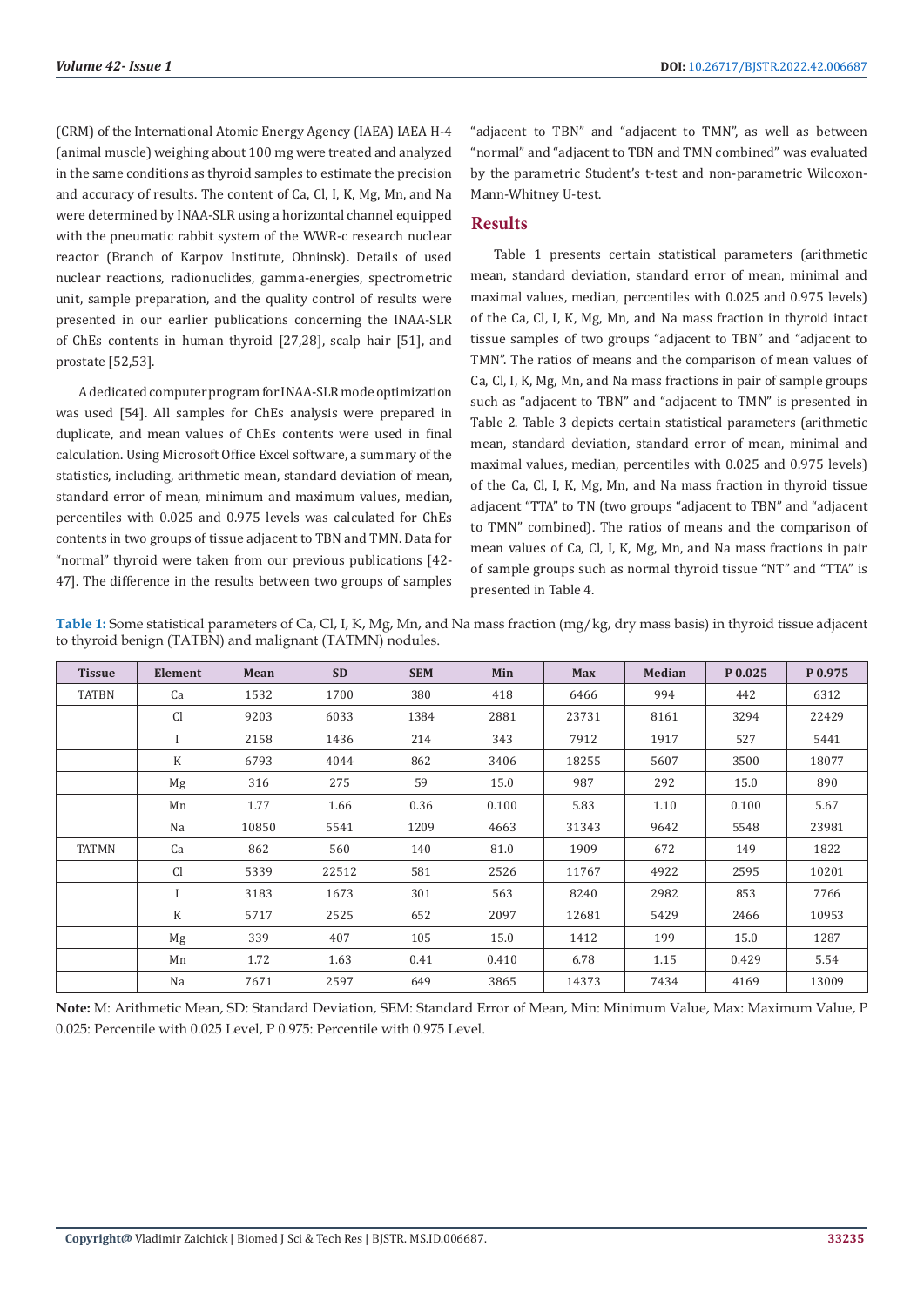|                |                 | Ratio           |                      |           |                    |
|----------------|-----------------|-----------------|----------------------|-----------|--------------------|
| <b>Element</b> | <b>TATBN</b>    | <b>TATMN</b>    | Student's t-test, p≤ | U-test, p | <b>TATMN/TATBN</b> |
| Ca             | 1532±380        | $862 \pm 140$   | 0.111                | >0.05     | 0.56               |
| <b>Cl</b>      | 9203±1384       | 5339±581        | 0.017                | $≤0.01$   | 0.58               |
|                | 2158±214        | 3183±301        | 0.0074               | ≤ $0.01$  | 1.47               |
| K              | 6793±862        | 5717±652        | 0.326                | >0.05     | 0.84               |
| Mg             | 316±59          | $339 \pm 105$   | 0.851                | >0.05     | 1.07               |
| Mn             | $1.77 \pm 0.36$ | $1.72 \pm 0.41$ | 0.921                | >0.05     | 0.97               |
| Na             | 10850±1209      | $7671 \pm 649$  | 0.028                | ≤ $0.01$  | 0.71               |

Table 2: Differences between mean values (M±SEM) of Ca, Cl, I, K, Mg, Mn, and Na mass fraction (mg/kg, dry mass basis) in thyroid tissue adjacent to thyroid benign (TATBN) and malignant (TATMN) nodules.

Note: M: Arithmetic Mean, SEM: Standard Error of Mean, Statistically significant values are in bold.

**Table 3:** Some statistical parameters of Ca, Cl, I, K, Mg, Mn, and Na mass fraction (mg/kg, dry mass basis) in in Thyroid Tissue Adjacent (TTA) to thyroid benign and malignant nodules (combined).

| <b>Tissue</b> | Element       | Mean | <b>SD</b> | <b>SEM</b> | Min   | <b>Max</b> | <b>Median</b> | P 0.025 | P 0.975 |
|---------------|---------------|------|-----------|------------|-------|------------|---------------|---------|---------|
| <b>TTA</b>    | Ca            | 1234 | 1348      | 225        | 81.0  | 6466       | 918           | 239     | 6182    |
|               | <sub>C1</sub> | 7498 | 5079      | 871        | 2526  | 23731      | 5456          | 2688    | 21344   |
|               |               | 2577 | 1608      | 184        | 343   | 8240       | 2400          | 554     | 7646    |
|               | K             | 6357 | 3508      | 577        | 2097  | 18255      | 5429          | 3046    | 17950   |
|               | Mg            | 325  | 329       | 54         | 15.0  | 1412       | 247           | 15.0    | 1092    |
|               | Mn            | 1.75 | 1.62      | 0.27       | 0.100 | 6.78       | 1.11          | 0.100   | 5.93    |
|               | Na            | 9475 | 4735      | 778        | 3865  | 31343      | 8283          | 4583    | 18091   |

Note: M: Arithmetic Mean, SD: Standard Deviation, SEM: Standard Error of Mean, Min: Minimum Value, Max: Maximum Value, P 0.025: Percentile with 0.025 level, P 0.975: Percentile with 0.975 level.

Table 4: Differences between mean values (M±SEM) of Ca, Cl, I, K, Mg, Mn, and Na mass fraction (mg/kg, dry mass basis) in Normal Thyroid (NT) and Thyroid Tissue Adjacent to thyroid benign and malignant nodules (TTA).

|           |                 | Ratio           |                            |           |               |
|-----------|-----------------|-----------------|----------------------------|-----------|---------------|
| Element   | <b>NT</b>       | <b>TTA</b>      | Student's t-test, $p \leq$ | U-test, p | <b>TTA/NT</b> |
| Ca        | 1692±109        | $1234 \pm 225$  | 0.062                      | >0.05     | 0.73          |
| <b>Cl</b> | 3400±174        | 7498±871        | 0.000049                   | $≤0.01$   | 2.21          |
|           | $1841 \pm 107$  | $2577 \pm 184$  | 0.00076                    | $≤0.01$   | 1.40          |
| K         | 6071±306        | 6357±577        | 0.663                      | >0.05     | 1.05          |
| Mg        | 285±17          | $325 \pm 54$    | 0.476                      | >0.05     | 1.14          |
| Mn        | $1.35 \pm 0.07$ | $1.75 \pm 0.27$ | 0.161                      | >0.05     | 1.30          |
| Na        | 6702±1785       | 9475±778        | 0.0013                     | $≤0.01$   | 1.41          |

Note: M: Arithmetic Mean, SEM: Standard Error of Mean, Statistically significant values are in bold.

# **Discussion**

As was shown before [27,28,51-53] good agreement of the Ca, Cl, I, K, Mg, Mn, and Na contents in CRM IAEA H-4 samples analyzed by INAA-SLR with the certified data of this CRM indicates acceptable accuracy of the results obtained in the study of "adjacent to TBN", "adjacent to TMN", "NT", and "TTA" groups of thyroid tissue samples presented in Tables 1-4. From Table 2, it is observed that in thyroid tissue adjacent to TMN the mass fraction of I is 1.47 time higher while mass fractions Cl and Na 42% and 29%, respectively, lower than in thyroid tissue adjacent to TBN. In a general sense Ca, K, Mg, and Mn contents found in the "adjacent to TBN" and "adjacent to TMN" groups of thyroid tissue samples were similar (Table 2). It allowed combine data obtained for two groups for the purposes of finding a common ChEs composition of TTA to TN and improving statistical characteristics of results for this group of samples (Table 3). From obtained results it was found that the common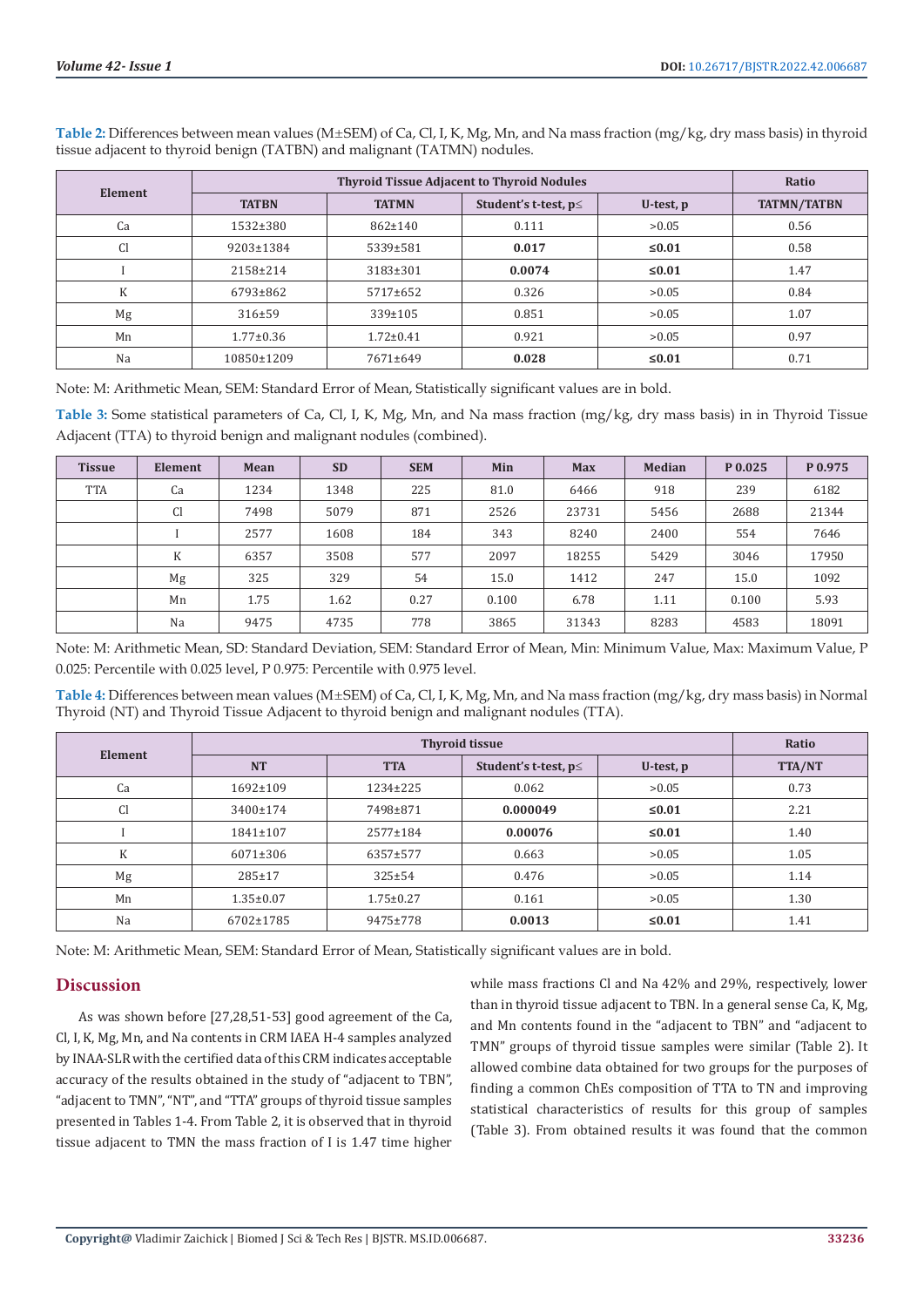characteristics of thyroid tissue adjacent to TBN and TMN were elevated levels of Cl, I, and Na, which overdrew those in "normal" thyroid approximately in 2.2, 1.4, and 1.4 times, respectively (Table 4). Thus, if we accept the ChEs contents in "normal" thyroid glands as a norm, we have to conclude that with a nodular transformation the Cl, I, and Na contents in thyroid intact tissue adjacent to TN significantly changed.

Characteristically, elevated or reduced levels of ChEs observed in thyroid nodules are discussed in terms of their potential role in the initiation and promotion of these thyroid lesions. In other words, using the low or high levels of the ChEs in affected thyroid tissues researchers try to determine the role of the deficiency or excess of each ChEs in the etiology and pathogenesis of thyroid diseases. In our opinion, abnormal levels of some ChEs in TN could be and cause, and also effect of thyroid tissue transformation. From the results of such kind studies, it is not always possible to decide whether the measured decrease or increase in ChEs level in pathologically altered tissue is the reason for alterations or vice versa. According to our opinion, investigation of ChEs contents in thyroid tissue adjacent to TN and comparison obtained results with ChEs levels typical of "normal" thyroid gland may give additional useful information on the topic because these data show conditions of tissue in which TN were originated and developed.

#### **Chlorine and Sodium**

Cl and Na are ubiquitous, extracellular electrolytes essential to more than one metabolic pathway. In the body, Cl and Na mostly present as sodium chloride. Therefore, as usual, there is a correlation between Na and Cl contents in tissues and fluids of human body. Because Cl is halogen like I, in the thyroid gland the biological behavior of chloride has to be similar to the biological behavior of iodide. The main source of natural Cl for human body is salt in food and chlorinated drinking water. Environment (air, water and food) polluted by artificial nonorganic Cl-contained compounds, for example such as sodium chlorate (NaClO $_3$ ), and organic Cl-contained compounds, for example such as polychlorinated biphenyls (PCBs) and dioxin, is other source. There is a clear association between using chlorinated drinking water, levels NaClO3, PCBs and dioxin in environment and thyroid disorders, including cancer [55-59].

Thus, on the one hand, the accumulated data suggest that Cl level in thyroid tissue might be responsible for TMNs development. However, on the other hand, it is well known that Cl and Na mass fractions in human tissue samples depend mainly on the extracellular water volume [60]. TN and thyroid tissues adjacent to nodules can be more vascularized than normal thyroid. Because blood is extracellular liquid, it is possible to speculate that more intensive vascularization could be the reason for elevated levels of Cl and Na in thyroid tissue adjacent to TB and TMN. If that is the only case, the equilibrium between Cl and Na increases has to be, however, in comparison with "normal" thyroid the change of Cl level in adjacent tissue is significantly higher than change of Na level. Thus, it is possible to assume that an excessive accumulation of Cl in thyroid tissue is involved in TBN and TMN etiology.

#### **Iodine**

To date, it was well established that iodine excess has severe consequences on human health and associated with the presence of TBN and TMN [4-8,61-64]. In present study elevated level of I in thyroid tissue adjacent to TBN and TMN was found in comparison with "normal" thyroid. Thus, on the one hand, it is likely that elevated level of I in thyroid tissue might be involved in the TN origination and development. On the other hand, however, elevated level of I in thyroid tissue adjacent to TN may explain by unusually intensive work of this tissue. Compared to other soft tissues, the human thyroid gland has higher levels of I, because this element plays an important role in its normal functions, through the production of thyroid hormones (thyroxin and triiodothyronine) which are essential for cellular oxidation, growth, reproduction, and the activity of the central and autonomic nervous system. As was shown in our previous study, TBN and, particularly, TMN transformation of thyroid gland is accompanied by a significant loss of tissue-specific functional features, which leads to a significant reduction in I content associated with functional characteristics of the human thyroid tissue [43-47]. Because the affected part of gland reduced productions of thyroid hormones, the rest "intact" part of thyroid tries to compensate thyroid hormones deficiency and work more intensive than usual.

#### **Limitations**

This study has several limitations. Firstly, analytical techniques employed in this study measure only seven ChEs (Ca, Cl, I, K, Mg, Mn, and Na) mass fractions. Future studies should be directed toward using other analytical methods which will extend the list of ChEs investigated in thyroid tissue adjacent to TN. Secondly, the sample size of TBN and TMN group was relatively small and prevented investigations of ChEs contents in this group using differentials like gender, functional activity of nodules, stage of disease, and dietary habits of patients with TN. Lastly, generalization of our results may be limited to Russian population. Despite these limitations, this study provides evidence on some ChEs level alteration in thyroid tissue adjacent to TN and shows the necessity to continue ChEs research of TN.

# **Conclusion**

In this work, ChEs analysis was carried out in the thyroid tissue adjacent to TBN and TMN using INAA-SLR. It was shown that INAA-SLR is an adequate analytical tool for the non-destructive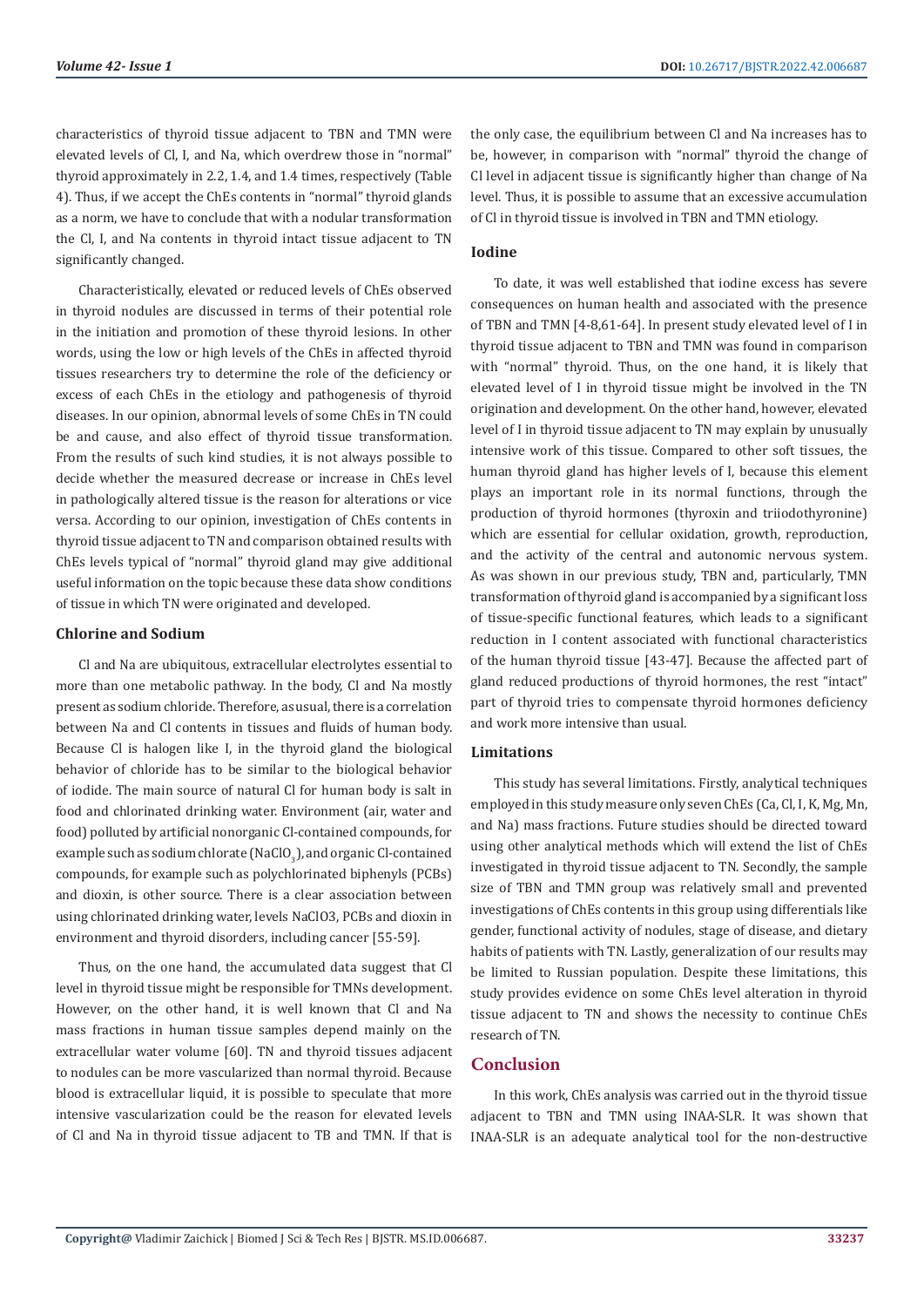determination of Ca, Cl, I, K, Mg, Mn, and Na content in the tissue samples of human thyroid in norm and pathology. I was observed that in thyroid tissue adjacent to TMN the mass fraction of I is 1.47 time higher while mass fractions Cl and Na 42% and 29%, respectively, lower than in thyroid tissue adjacent to TBN. The common characteristics of thyroid tissue adjacent to TBN and TMN were elevated levels of Cl, I, and Na, which overdrew those in "normal" thyroid approximately in 2.2, 1.4, and 1.4 times, respectively and similar contents of Ca, K, Mg, and Mn. Thus, from results obtained, it was possible to conclude that the role of ChEs in etiology and pathogenesis of TBN and TMN is similar and exessive accumulation of Cl and I in thyroid tissue may be involved in the TN origination and development.

# **Acknowledgement**

The author is extremely grateful to Profs. B.M. Vtyurin and V.S. Medvedev, Medical Radiological Research Center, Obninsk, as well as to Dr. Yu. Choporov, former Head of the Forensic Medicine Department of City Hospital, Obninsk, for supplying thyroid samples.

### **Conflict of Interest**

The author has not declared any conflict of interests.

#### **References**

- 1. [Verburg FA, Reiners C \(2010\) The association between multinodular](https://pubmed.ncbi.nlm.nih.gov/20938421/)  [goiter and thyroid cancer. Minerva Endocrinol 35\(3\): 187-192.](https://pubmed.ncbi.nlm.nih.gov/20938421/)
- 2. [Simsir IY, Cetinkalp S, Kabalak T \(2020\) Review of factors contributing](https://pubmed.ncbi.nlm.nih.gov/31542786/)  [to nodular goiter and thyroid carcinoma. Med Princ Pract 29\(1\): 1-5.](https://pubmed.ncbi.nlm.nih.gov/31542786/)
- 3. [Foster JR, Tinwell H, Melching Kollmuss S \(2021\) A review of species](https://pubmed.ncbi.nlm.nih.gov/33398420/)  [differences in the control of, and response to, chemical-induced thyroid](https://pubmed.ncbi.nlm.nih.gov/33398420/)  [hormone perturbations leading to thyroid cancer. Arch Toxicol 95\(3\):](https://pubmed.ncbi.nlm.nih.gov/33398420/)  [807-836.](https://pubmed.ncbi.nlm.nih.gov/33398420/)
- 4. [Barrea L, Gallo M, Ruggeri RM, Di Giacinto P, Sesti F, et al. \(2021\) Nutri](https://pubmed.ncbi.nlm.nih.gov/31997660/)[tional status and follicular-derived thyroid cancer: An update. Crit Rev](https://pubmed.ncbi.nlm.nih.gov/31997660/)  [Food Sci Nutr 61\(1\): 25-59.](https://pubmed.ncbi.nlm.nih.gov/31997660/)
- 5. Zaichick V (1998) Iodine excess and thyroid cancer. J Trace Elem Exp Med 11(4): 508-509.
- 6. Zaichick V, Iljina T (1998) Dietary iodine supplementation effect on the rat thyroid 131I blastomogenic action. In: Die Bedentung der Mengenund Spurenelemente. Arbeitstangung. Friedrich-Schiller-Universität, Jena, pp. 294-306.
- 7. Kim K, Cho SW, Park YJ, Lee KE, Lee DW, et al. (2021) Association between iodine intake, thyroid function, and papillary thyroid cancer: A case-control study. Endocrinol Metab (Seoul) 36(4): 790-799.
- 8. [Vargas Uricoechea Р, Pinzón Fernández MV, Bastidas Sánchez BE, Jo](https://pubmed.ncbi.nlm.nih.gov/31061736/)[joa Tobar E, Ramírez Bejarano LE, et al. \(2019\) Iodine status in the co](https://pubmed.ncbi.nlm.nih.gov/31061736/)[lombian population and the impact of universal salt iodization: a dou](https://pubmed.ncbi.nlm.nih.gov/31061736/)[ble-edged sword? J Nutr Metab 2019: 6239243.](https://pubmed.ncbi.nlm.nih.gov/31061736/)
- 9. [Stojsavljević A, Rovčanin B, Krstić D, Borković Mitić S, Paunović I, et al.](https://link.springer.com/article/10.1007/s12403-019-00309-9)  [\(2019\) Risk assessment of toxic and essential trace metals on the thy](https://link.springer.com/article/10.1007/s12403-019-00309-9)[roid health at the tissue level: The significance of lead and selenium for](https://link.springer.com/article/10.1007/s12403-019-00309-9)  [colloid goiter disease. Expo Health 12: 255-264.](https://link.springer.com/article/10.1007/s12403-019-00309-9)
- 10. [Fahim YA, Sharaf NE, Hasani IW, Ragab EA, Abdelhakim HK \(2020\) As](https://www.ncbi.nlm.nih.gov/labs/pmc/articles/PMC7453815/)[sessment of thyroid function and oxidative stress state in foundry work](https://www.ncbi.nlm.nih.gov/labs/pmc/articles/PMC7453815/)[ers exposed to lead. J Health Pollut 10\(27\): 200903.](https://www.ncbi.nlm.nih.gov/labs/pmc/articles/PMC7453815/)
- 11. [Liu M, Song J, Jiang Y, Lin Y, Peng J, et al. \(2021\) A case-control study](https://pubmed.ncbi.nlm.nih.gov/33396135/) [on the association of mineral elements exposure and thyroid tumor and](https://pubmed.ncbi.nlm.nih.gov/33396135/) [goiter. Ecotoxicol Environ Saf 208: 111615.](https://pubmed.ncbi.nlm.nih.gov/33396135/)
- 12. Zaichick V (2006) Medical elementology as a new scientific discipline. J Radioanal Nucl Chem 24(2): 69-74.
- 13. [Moncayo R, Moncayo H \(2017\) A post-publication analysis of the ideal](https://pubmed.ncbi.nlm.nih.gov/28409122/)[ized upper reference value of 2.5 mIU/L for TSH: Time to support the](https://pubmed.ncbi.nlm.nih.gov/28409122/) [thyroid axis with magnesium and iron especially in the setting of repro](https://pubmed.ncbi.nlm.nih.gov/28409122/)[duction medicine. BBA Clin 7: 115-119.](https://pubmed.ncbi.nlm.nih.gov/28409122/)
- 14. [Beyersmann D, Hartwig A \(2008\) Carcinogenic metal compounds: re](https://link.springer.com/article/10.1007/s00204-008-0313-y)[cent insight into molecular and cellular mechanisms. Arch Toxicol 82\(8\):](https://link.springer.com/article/10.1007/s00204-008-0313-y) [493-512.](https://link.springer.com/article/10.1007/s00204-008-0313-y)
- 15. [Martinez Zamudio R, Ha HC \(2011\) Environmental epigenetics in metal](https://www.ncbi.nlm.nih.gov/labs/pmc/articles/PMC3230540/) [exposure. Epigenetics 6\(7\): 820-827.](https://www.ncbi.nlm.nih.gov/labs/pmc/articles/PMC3230540/)
- 16. [Zaĭchik V, Raibukhin Yu S, Melnik AD, Cherkashin VI \(1970\) Neutron-ac](https://pubmed.ncbi.nlm.nih.gov/5449249/)[tivation analysis in the study of the behavior of iodine in the organism.](https://pubmed.ncbi.nlm.nih.gov/5449249/) [Med Radiol 15\(1\): 33-36.](https://pubmed.ncbi.nlm.nih.gov/5449249/)
- 17. [Zaĭchik V, Matveenko EG, Vtiurin BM, Medvedev VS \(1982\) Intrathyroid](https://pubmed.ncbi.nlm.nih.gov/7064415/) [iodine in the diagnosis of thyroid cancer. Vopr Onkol 28\(3\): 18-24.](https://pubmed.ncbi.nlm.nih.gov/7064415/)
- 18. [Zaichick V, Tsyb AF, Vtyurin BM \(1995\) Trace elements and thyroid can](https://pubmed.ncbi.nlm.nih.gov/7741233/)[cer. Analyst 120\(3\): 817-821.](https://pubmed.ncbi.nlm.nih.gov/7741233/)
- 19. [Zaichick V, Choporov Yu Ya \(1996\) Determination of the natural level of](https://akjournals.com/view/journals/10967/207/1/article-p153.xml) [human intra-thyroid iodine by instrumental neutron activation analysis.](https://akjournals.com/view/journals/10967/207/1/article-p153.xml) [J Radioanal Nucl Chem 207\(1\): 153-161.](https://akjournals.com/view/journals/10967/207/1/article-p153.xml)
- 20. Zaichick V (1998) *In vivo* and *in vitro* [application of energy-dispersive](https://www.scirp.org/(S(351jmbntvnsjt1aadkposzje))/reference/ReferencesPapers.aspx?ReferenceID=1490208) [XRF in clinical investigations: experience and the future. J Trace Elem](https://www.scirp.org/(S(351jmbntvnsjt1aadkposzje))/reference/ReferencesPapers.aspx?ReferenceID=1490208) [Exp Med 11\(4\): 509-510.](https://www.scirp.org/(S(351jmbntvnsjt1aadkposzje))/reference/ReferencesPapers.aspx?ReferenceID=1490208)
- 21. [Zaichick V, Zaichick S \(1999\) Energy-dispersive X-ray fluorescence of](https://eurekamag.com/research/010/588/010588090.php) [iodine in thyroid puncture biopsy specimens. J Trace Microprobe Tech](https://eurekamag.com/research/010/588/010588090.php) [17\(2\): 219-232.](https://eurekamag.com/research/010/588/010588090.php)
- 22. [Zaichick V \(2000\) Relevance of, and potentiality for](https://pubmed.ncbi.nlm.nih.gov/10865819/) *in vivo* intrathyroi[dal iodine determination. Ann N Y Acad Sci 904: 630-632.](https://pubmed.ncbi.nlm.nih.gov/10865819/)
- 23. [Zaichick V, Zaichick S \(1997\) Normal human intrathyroidal iodine. Sci](https://pubmed.ncbi.nlm.nih.gov/9373990/) [Total Environ 206\(1\): 39-56.](https://pubmed.ncbi.nlm.nih.gov/9373990/)
- 24. Zaichick V (1999) Human intrathyroidal iodine in health and non-thyroidal disease. New aspects of trace element research. In: Abdulla M, Bost M, Gamon S, Arnaud P, Chazot G (Eds.)., Tokyo, pp. 114-119.
- 25. [Zaichick V, Zaichick S \(2017\) Age-related changes of some trace element](https://scholars.direct/Articles/geriatric-medicine/tghc-1-004.php?jid=geriatric-medicine) [contents in intact thyroid of females investigated by energy dispersive](https://scholars.direct/Articles/geriatric-medicine/tghc-1-004.php?jid=geriatric-medicine) [X-ray fluorescent analysis. Trends Geriatr Healthc 1\(1\): 31-38.](https://scholars.direct/Articles/geriatric-medicine/tghc-1-004.php?jid=geriatric-medicine)
- 26. [Zaichick V, Zaichick S \(2017\) Age-related changes of some trace element](https://medcraveonline.com/MOJGG/age-related-changes-of-some-trace-element-contents-in-intact-thyroid-of-males-investigated-by-energy-dispersive-x-ray-fluorescent-analysis.html) [contents in intact thyroid of males investigated by energy dispersive](https://medcraveonline.com/MOJGG/age-related-changes-of-some-trace-element-contents-in-intact-thyroid-of-males-investigated-by-energy-dispersive-x-ray-fluorescent-analysis.html) [X-ray fluorescent analysis. MOJ Gerontol Ger 1\(5\): 00028.](https://medcraveonline.com/MOJGG/age-related-changes-of-some-trace-element-contents-in-intact-thyroid-of-males-investigated-by-energy-dispersive-x-ray-fluorescent-analysis.html)
- 27. [Zaichick V, Zaichick S \(2017\) Age-related changes of Br, Ca, Cl, I, K, Mg,](https://www.jscimedcentral.com/Aging/aging-1-1002.php) [Mn, and Na contents in intact thyroid of females investigated by neutron](https://www.jscimedcentral.com/Aging/aging-1-1002.php) [activation analysis. Curr Updates Aging 1: 51.](https://www.jscimedcentral.com/Aging/aging-1-1002.php)
- 28. [Zaichick V, Zaichick S \(2017\) Age-related changes of Br, Ca, Cl, I, K, Mg,](https://www.jscimedcentral.com/Aging/aging-1-1002.php) [Mn, and Na contents in intact thyroid of males investigated by neutron](https://www.jscimedcentral.com/Aging/aging-1-1002.php) [activation analysis. J Aging Age Relat Dis 1\(1\): 1002.](https://www.jscimedcentral.com/Aging/aging-1-1002.php)
- 29. [Zaichick V, Zaichick S \(2017\) Age-related changes of Ag, Co, Cr, Fe, Hg,](https://ideas.repec.org/a/adp/jctbeb/v4y2017i4p64-72.html) [Rb, Sb, Sc, Se, and Zn contents in intact thyroid of females investigated by](https://ideas.repec.org/a/adp/jctbeb/v4y2017i4p64-72.html) [neutron activation analysis. J Gerontol Geriatr Med 3: 015.](https://ideas.repec.org/a/adp/jctbeb/v4y2017i4p64-72.html)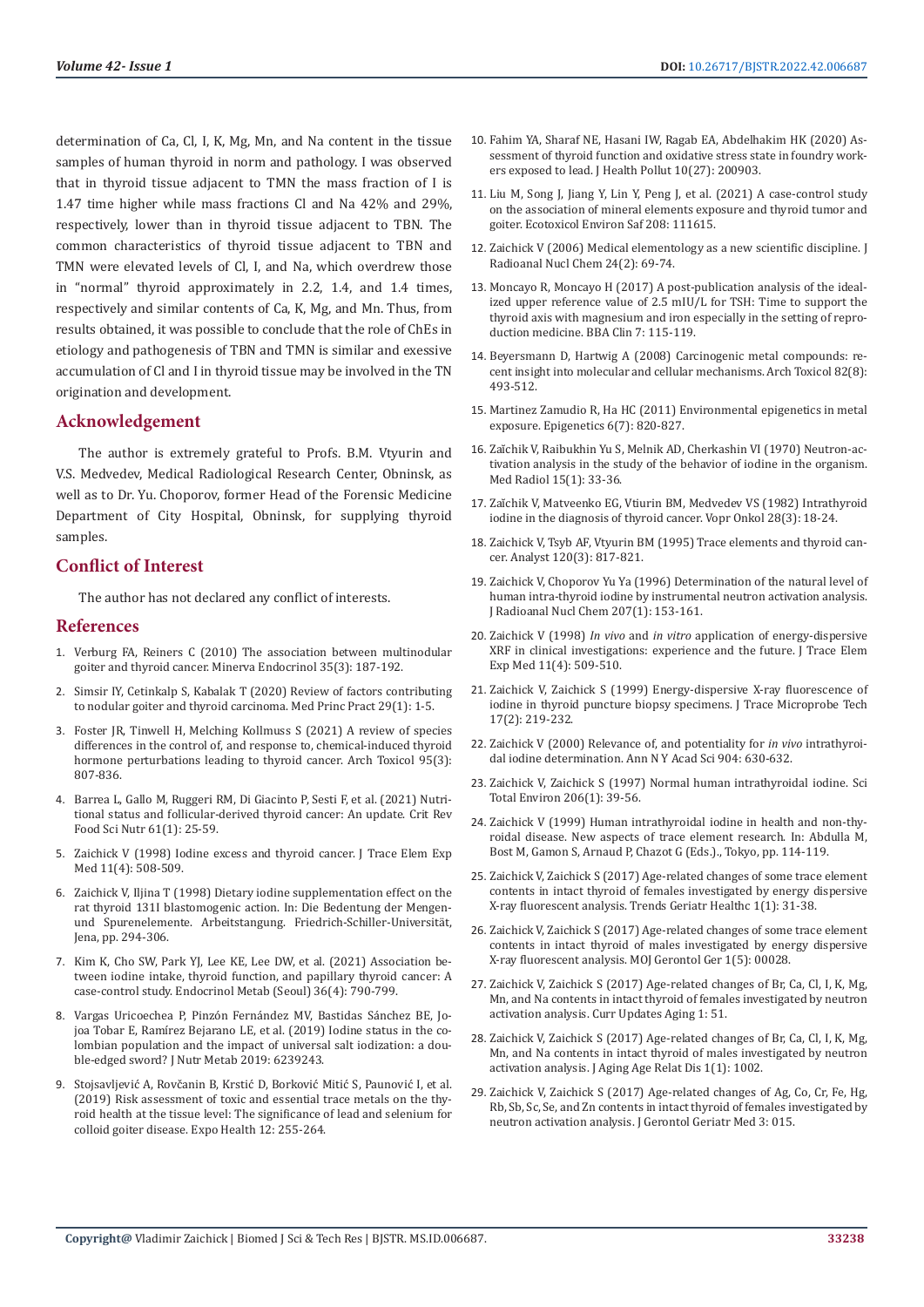- 30. [Zaichick V, Zaichick S \(2017\) Age-related changes of Ag, Co, Cr, Fe, Hg,](https://juniperpublishers.com/ctbeb/pdf/CTBEB.MS.ID.555644.pdf)  [Rb, Sb, Sc, Se, and Zn contents in intact thyroid of males investigated](https://juniperpublishers.com/ctbeb/pdf/CTBEB.MS.ID.555644.pdf)  [by neutron activation analysis. Curr Trends Biomedical Eng Biosci 4\(4\):](https://juniperpublishers.com/ctbeb/pdf/CTBEB.MS.ID.555644.pdf)  [555644.](https://juniperpublishers.com/ctbeb/pdf/CTBEB.MS.ID.555644.pdf)
- 31. [Zaichick V, Zaichick S \(2018\) Effect of age on chemical element contents](http://www.journals.tmkarpinski.com/index.php/mmed/article/view/33)  [in female thyroid investigated by some nuclear analytical methods. Mi](http://www.journals.tmkarpinski.com/index.php/mmed/article/view/33)[croMedicine 6\(1\): 47-61.](http://www.journals.tmkarpinski.com/index.php/mmed/article/view/33)
- 32. [Zaichick V, Zaichick S \(2018\) Neutron activation and X-ray fluorescent](https://lupinepublishers.com/biomedical-sciences-journal/fulltext/neutron-activation-and-x-Ray-fluorescent-analysis-in-study-of-association-between-age-and-chemical-element-contents-in-thyroid-of-males.ID.000144.php)  [analysis in study of association between age and chemical element con](https://lupinepublishers.com/biomedical-sciences-journal/fulltext/neutron-activation-and-x-Ray-fluorescent-analysis-in-study-of-association-between-age-and-chemical-element-contents-in-thyroid-of-males.ID.000144.php)[tents in thyroid of males. Op Acc J Bio Eng Bio Sci 2\(4\): 202-212.](https://lupinepublishers.com/biomedical-sciences-journal/fulltext/neutron-activation-and-x-Ray-fluorescent-analysis-in-study-of-association-between-age-and-chemical-element-contents-in-thyroid-of-males.ID.000144.php)
- 33. [Zaichick V, Zaichick S \(2018\) Variation with age of chemical element](https://www.sciforschenonline.org/journals/bioanalytical-techniques/JBAS-3-114.php)  [contents in females' thyroids investigated by neutron activation analysis](https://www.sciforschenonline.org/journals/bioanalytical-techniques/JBAS-3-114.php)  [and inductively coupled plasma atomic emission spectrometry. J Bio](https://www.sciforschenonline.org/journals/bioanalytical-techniques/JBAS-3-114.php)[chem Analyt Stud 3\(1\): 1-10.](https://www.sciforschenonline.org/journals/bioanalytical-techniques/JBAS-3-114.php)
- 34. [Zaichick V, Zaichick S \(2018\) Association between age and twenty chem](https://www.jsmcentral.org/sm-gerontology/fulltext_smggr-v2-1014.pdf)[ical element contents in intact thyroid of males. SM Gerontol Geriatr Res](https://www.jsmcentral.org/sm-gerontology/fulltext_smggr-v2-1014.pdf)  [2\(1\): 1014.](https://www.jsmcentral.org/sm-gerontology/fulltext_smggr-v2-1014.pdf)
- 35. [Zaichick V, Zaichick S \(2018\) Associations between age and 50 trace el](https://pubmed.ncbi.nlm.nih.gov/29396842/)[ement contents and relationships in intact thyroid of males. Aging Clin](https://pubmed.ncbi.nlm.nih.gov/29396842/)  [Exp Res 30\(9\): 1059-1070.](https://pubmed.ncbi.nlm.nih.gov/29396842/)
- 36. Zaichick V, Zaichick S (2018) Possible role of inadequate quantities of intra-thyroidal bromine, rubidium and zinc in the etiology of female subclinical hypothyroidism. EC Gynaecology 7(3): 107-115.
- 37. [Zaichick V, Zaichick S \(2018\) Possible role of inadequate quantities of in](file:///F:/New%20Journals/BJSTR.MS.ID.006687/BJSTR-END-22-RA-197_W/BJSTR-END-22-RA-197_W/Possible%20role%20of%20inadequate%20quantities%20of%20intra-thyroidal%20bromine,%20calcium%20and%20magnesium%20in%20the%20etiology%20of%20female%20subclinical%20hypothyroidism)[tra-thyroidal bromine, calcium and magnesium in the etiology of female](file:///F:/New%20Journals/BJSTR.MS.ID.006687/BJSTR-END-22-RA-197_W/BJSTR-END-22-RA-197_W/Possible%20role%20of%20inadequate%20quantities%20of%20intra-thyroidal%20bromine,%20calcium%20and%20magnesium%20in%20the%20etiology%20of%20female%20subclinical%20hypothyroidism)  [subclinical hypothyroidism. Int Gyn and Women's Health 1\(3\).](file:///F:/New%20Journals/BJSTR.MS.ID.006687/BJSTR-END-22-RA-197_W/BJSTR-END-22-RA-197_W/Possible%20role%20of%20inadequate%20quantities%20of%20intra-thyroidal%20bromine,%20calcium%20and%20magnesium%20in%20the%20etiology%20of%20female%20subclinical%20hypothyroidism)
- 38. [Zaichick V, Zaichick S \(2018\) Possible role of inadequate quantities of](https://www.researchgate.net/publication/328264119_Possible_Role_of_Inadequate_Quantities_of_Intra-Thyroidal_Cobalt_Rubidium_and_Zinc_in_the_Etiology_of_Female_Subclinical_Hypothyroidism)  [intra-thyroidal cobalt, rubidium and zinc in the etiology of female sub](https://www.researchgate.net/publication/328264119_Possible_Role_of_Inadequate_Quantities_of_Intra-Thyroidal_Cobalt_Rubidium_and_Zinc_in_the_Etiology_of_Female_Subclinical_Hypothyroidism)[clinical hypothyroidism. Womens Health Sci J 2\(1\): 000108.](https://www.researchgate.net/publication/328264119_Possible_Role_of_Inadequate_Quantities_of_Intra-Thyroidal_Cobalt_Rubidium_and_Zinc_in_the_Etiology_of_Female_Subclinical_Hypothyroidism)
- 39. [Zaichick V, Zaichick S \(2018\) Association between female subclinical hy](https://scientiaricerca.com/srgype/SRGYPE-02-00048.php)[pothyroidism and inadequate quantities of some intra-thyroidal chem](https://scientiaricerca.com/srgype/SRGYPE-02-00048.php)[ical elements investigated by X-ray fluorescence and neutron activation](https://scientiaricerca.com/srgype/SRGYPE-02-00048.php)  [analysis. Gynaecology and Perinatology 2\(4\): 340-355.](https://scientiaricerca.com/srgype/SRGYPE-02-00048.php)
- 40. [Zaichick V, Zaichick S \(2018\) Investigation of association between the](https://www.gudapuris.com/articles/10.31829-2640-6284.crgo2018-2(1)-105.pdf)  [high risk of female subclinical hypothyroidism and inadequate quanti](https://www.gudapuris.com/articles/10.31829-2640-6284.crgo2018-2(1)-105.pdf)[ties of twenty intra-thyroidal chemical elements. Clin Res: Gynecol Ob](https://www.gudapuris.com/articles/10.31829-2640-6284.crgo2018-2(1)-105.pdf)[stet 1\(1\): 1-18.](https://www.gudapuris.com/articles/10.31829-2640-6284.crgo2018-2(1)-105.pdf)
- 41. [Zaichick V, Zaichick S \(2018\) Investigation of association between the](https://www.actascientific.com/ASMS/pdf/ASMS-02-0144.pdf)  [high risk of female subclinical hypothyroidism and inadequate quanti](https://www.actascientific.com/ASMS/pdf/ASMS-02-0144.pdf)[ties of intra-thyroidal trace elements using neutron activation and in](https://www.actascientific.com/ASMS/pdf/ASMS-02-0144.pdf)[ductively coupled plasma mass spectrometry. Acta Scientific Medical](https://www.actascientific.com/ASMS/pdf/ASMS-02-0144.pdf)  [Sciences 2\(9\): 23-37.](https://www.actascientific.com/ASMS/pdf/ASMS-02-0144.pdf)
- 42. Zaichick V (2021) Comparison between Bromine, Calcium, Chlorine, Iodine, Potassium, Magnesium, Manganese, and Sodium Contents in Macro and Micro Follicular Colloid Goiter. Innovare Journal of Medical Sciences 9(6): 5-9.
- 43. [Zaichick V \(2021\) Determination of twenty chemical element contents](https://wjarr.com/content/determination-twenty-chemical-element-contents-normal-and-goitrous-thyroid-using-x-ray)  [in normal and goitrous thyroid using X-ray fluorescent and neutron acti](https://wjarr.com/content/determination-twenty-chemical-element-contents-normal-and-goitrous-thyroid-using-x-ray)[vation analysis. World Journal of Advanced Research and Reviews 11\(2\):](https://wjarr.com/content/determination-twenty-chemical-element-contents-normal-and-goitrous-thyroid-using-x-ray)  [130-146.](https://wjarr.com/content/determination-twenty-chemical-element-contents-normal-and-goitrous-thyroid-using-x-ray)
- 44. [Zaichick V \(2021\) Evaluation of bromine, calcium, chlorine, iodine, po](https://www.walshmedicalmedia.com/abstract/evaluation-of-bromine-calcium-chlorine-iodine-potassium-magnesium-manganese-and-sodium-content-in-the-thyroid-adenomas-u-84014.html)[tassium, magnesium, manganese, and sodium content in the thyroid ad](https://www.walshmedicalmedia.com/abstract/evaluation-of-bromine-calcium-chlorine-iodine-potassium-magnesium-manganese-and-sodium-content-in-the-thyroid-adenomas-u-84014.html)[enomas using neutron activation analysis. Journal of Carcinogenesis &](https://www.walshmedicalmedia.com/abstract/evaluation-of-bromine-calcium-chlorine-iodine-potassium-magnesium-manganese-and-sodium-content-in-the-thyroid-adenomas-u-84014.html)  [Mutagenesis 12\(366\): 1-8.](https://www.walshmedicalmedia.com/abstract/evaluation-of-bromine-calcium-chlorine-iodine-potassium-magnesium-manganese-and-sodium-content-in-the-thyroid-adenomas-u-84014.html)
- 45. [Zaichick V \(2021\) Comparison between Bromine, Calcium, Chlorine, Io](https://asclepiusopen.com/articles/739)[dine, Potassium, Magnesium, Manganese, and Sodium Contents in Nor](https://asclepiusopen.com/articles/739)[mal Thyroid and Thyroid with Hashimoto's thyroiditis. J Clin Res Oncol](https://asclepiusopen.com/articles/739)  [4\(1\): 1-7.](https://asclepiusopen.com/articles/739)
- 46. Zaichick V (2021) Comparison between Bromine, Calcium, Chlorine, Iodine, Potassium, Magnesium, Manganese, and Sodium Contents in Normal Thyroid and Riedel's Struma. Journal of Biotechnology & Bioinformatics Research 3(4): 1-6.
- 47. [Zaichick V, Zaichick S \(2018\) Variation in selected chemical element con](http://riverapublications.com/article/variation-in-selected-chemical-element-contents-associated-with-malignant-tumors-of-human-thyroid-gland)[tents associated with malignant tumors of human thyroid gland. Cancer](http://riverapublications.com/article/variation-in-selected-chemical-element-contents-associated-with-malignant-tumors-of-human-thyroid-gland) [Studies 2\(1\): 2.](http://riverapublications.com/article/variation-in-selected-chemical-element-contents-associated-with-malignant-tumors-of-human-thyroid-gland)
- 48. Zaichick V, Zaichick S (1996) Instrumental effect on the contamination of biomedical samples in the course of sampling. The Journal of Analytical Chemistry 51(12): 1200-1205.
- 49. [Zaichick V, Zaichick S \(1997\) A search for losses of chemical elements](https://link.springer.com/article/10.1007/BF02039345) [during freeze-drying of biological materials. J Radioanal Nucl Chem](https://link.springer.com/article/10.1007/BF02039345) [218\(2\): 249-253.](https://link.springer.com/article/10.1007/BF02039345)
- 50. [Zaichick V \(1995\) Applications of synthetic reference materials in the](https://link.springer.com/article/10.1007/BF00322330) [medical Radiological Research Centre. Fresenius J Anal Chem 352: 219-](https://link.springer.com/article/10.1007/BF00322330) [223.](https://link.springer.com/article/10.1007/BF00322330)
- 51. Zaichick S, Zaichick V (2010) The effect of age and gender on 37 chemical element contents in scalp hair of healthy humans. Biol Trace Elem Res 134(1): 41-54.
- 52. [Zaichick S, Zaichick V \(2011\) INAA application in the age dynamics as](https://www.researchgate.net/publication/251091633_INAA_application_in_the_age_dynamics_assessment_of_Br_Ca_Cl_K_Mg_Mn_and_Na_content_in_the_normal_human_prostate)[sessment of Br, Ca, Cl, K, Mg, Mn, and Na content in the normal human](https://www.researchgate.net/publication/251091633_INAA_application_in_the_age_dynamics_assessment_of_Br_Ca_Cl_K_Mg_Mn_and_Na_content_in_the_normal_human_prostate) [prostate. J Radioanal Nucl Chem 288\(1\): 197-202.](https://www.researchgate.net/publication/251091633_INAA_application_in_the_age_dynamics_assessment_of_Br_Ca_Cl_K_Mg_Mn_and_Na_content_in_the_normal_human_prostate)
- 53. [Zaichick V, Zaichick S \(2013\) The effect of age on Br, Ca, Cl, K, Mg, Mn, and](https://pubmed.ncbi.nlm.nih.gov/23994740/) [Na mass fraction in pediatric and young adult prostate glands investigat](https://pubmed.ncbi.nlm.nih.gov/23994740/)[ed by neutron activation analysis. Appl Radiat Isot 82: 145-151.](https://pubmed.ncbi.nlm.nih.gov/23994740/)
- 54. Korelo AM, Zaichick V (1993) Software to optimize the multielement INAA of medical and environmental samples. In: Activation Analysis in Environment Protection. Joint Institute for Nuclear Research, Dubna, Russia, pp. 326-332.
- 55. [Leko MB, Gunjača I, Pleić N, Zemunik T \(2021\) Environmental factors](https://www.ncbi.nlm.nih.gov/labs/pmc/articles/PMC8234807/) [affecting thyroid-stimulating hormone and thyroid hormone levels. Int](https://www.ncbi.nlm.nih.gov/labs/pmc/articles/PMC8234807/) [J Mol Sci 22\(12\): 6521.](https://www.ncbi.nlm.nih.gov/labs/pmc/articles/PMC8234807/)
- 56. Schwartz GG, Klug MG (2019) Thyroid Cancer Incidence Rates in North Dakota are Associated with Land and Water Use. Int J Environ Res Public Health 16(20): 3805.
- 57. [\(2005\) National Toxicology Program. Toxicology and carcinogenesis](https://pubmed.ncbi.nlm.nih.gov/16362061/) [studies of sodium chlorate \(Cas No. 7775-09-9\) in F344/N rats and](https://pubmed.ncbi.nlm.nih.gov/16362061/) [B6C3F1 mice \(drinking water studies\). Natl Toxicol Program Tech Rep](https://pubmed.ncbi.nlm.nih.gov/16362061/) [Ser 517: 1-255.](https://pubmed.ncbi.nlm.nih.gov/16362061/)
- 58. [Parazzini F, Esposito G, Tozzi L, Tozzi S \(2017\) Epidemiology of endome](https://pubmed.ncbi.nlm.nih.gov/27216973/)[triosis and its comorbidities. Eur J Obstet Gynecol Reprod Biol 209: 3-7.](https://pubmed.ncbi.nlm.nih.gov/27216973/)
- 59. [Sokal A, Jarmakiewicz Czaja S, Tabarkiewicz J, Filip R \(2021\) Dietary in](https://pubmed.ncbi.nlm.nih.gov/33800806/)[take of endocrine disrupting substances presents in environment and](https://pubmed.ncbi.nlm.nih.gov/33800806/) [their impact on thyroid function. Nutrients 13\(3\): 867.](https://pubmed.ncbi.nlm.nih.gov/33800806/)
- 60. [Zaichick V \(1998\) X-ray fluorescence analysis of bromine for the estima](https://pubmed.ncbi.nlm.nih.gov/9745697/)[tion of extracellular water. J Appl Radiat Isot 49\(12\): 1165-1169.](https://pubmed.ncbi.nlm.nih.gov/9745697/)
- 61. [Kant R, Davis A, Verma V \(2020\) Thyroid nodules: Advances in evalua](https://pubmed.ncbi.nlm.nih.gov/32866364/)[tion and management. Am Fam Physician 102\(5\): 298-304.](https://pubmed.ncbi.nlm.nih.gov/32866364/)
- 62. [Leung AM, Braverman LE \(2014\) Consequences of excess iodine. Nat](https://www.ncbi.nlm.nih.gov/labs/pmc/articles/PMC3976240/) [Rev Endocrinol 10\(3\): 136-142.](https://www.ncbi.nlm.nih.gov/labs/pmc/articles/PMC3976240/)
- 63. Lee JH, Hwang Y, Song RY, Yi JW, Yu HW, et al. (2017) Relationship between iodine levels and papillary thyroid carcinoma: A systematic review and meta-analysis. Head Neck 39(8): 1711-1718.
- 64. [Aakre I, Evensen LT, Kjellevold M, Dahl L, Henjum S, et al. \(2020\) Iodine](https://pubmed.ncbi.nlm.nih.gov/33202773/) [status and thyroid function in a group of seaweed consumers in Norway.](https://pubmed.ncbi.nlm.nih.gov/33202773/) [Nutrients 12\(11\): 3483.](https://pubmed.ncbi.nlm.nih.gov/33202773/)